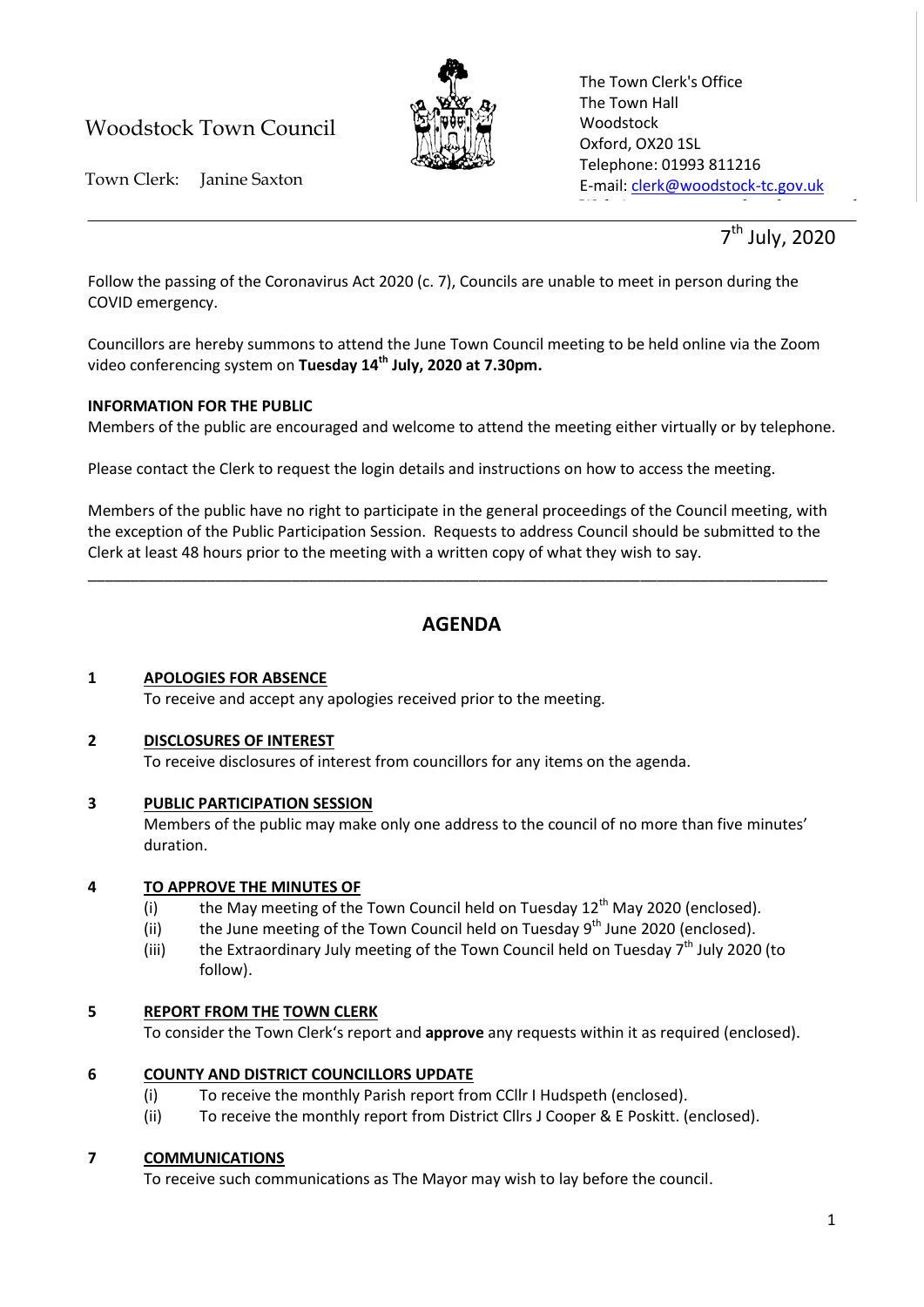#### **8 QUESTIONS**

To receive any questions on Council business submitted to the Clerk within the specified timescale.

# **9 MOTIONS PRESENTED TO COUNCIL**

No motions received.

#### **10 PLANNING**

To **agree** comments to be submitted to West Oxfordshire District Council in respect of the following planning applications:-

- a) Ref: APPLICATION NO: 20/01318/LBC Tatham House, 8 Oxford Street, Woodstock Replacement of front doors to main entrance with new doors to match existing.
- b) Ref: APPLICATION NO: 20/01337/HHD 21 Green Lane, Woodstock Alterations and erection of single storey front extension, single storey side extension and first floor box dormer to rear.

#### **11 REPORT OF THE RESPONSIBLE FINANCIAL OFFICER – JULY 2020**

To receive and consider the report of the Responsible Financial Officer.

- (i) To receive the list of payments for July (enclosed) Recommendation: That the Council resolve that the list of payments totalling £26,300.44 made in the month of June 2020 be received and **approved**.
- (ii) Bank Reconciliation Statements (enclosed) To receive and **approve** the bank reconciliation statements for June 2020.
- (iii) Summary and Detailed Income & Expenditure Statements (enclosed). To receive and **approve** the summary and detailed income & expenditure statements for June 2020.
- (iv) Project Monitoring Spreadsheet (enclosed) To receive and note the monthly update of the spreadsheet for information.

#### **12 STEERING GROUP - WALKWAYS FROM OLD WOODSTOCK** To consider a report from the Steering Group (enclosed)

# **13 UPDATE ON PLANNING POLICY ISSUES**

To receive a report from Cllr T Redpath (to follow).

# **14 BLACK LIVES MATTER**

To consider the open letter addressed to the council that was sent to the Woodstock and Bladon News.

# **15 NALC NEW MODEL MEMBER CODE OF CONDUCT CONSULTATION**

Request received from NALC strongly encouraging local councils **to consider** the proposed new model member code of conduct and respond to the LGA consultation before the deadline of 17 August 2020 (enclosed).

# **16 REVIEW OF CEMETERY FEES**

To consider the attached report and recommendations (enclosed).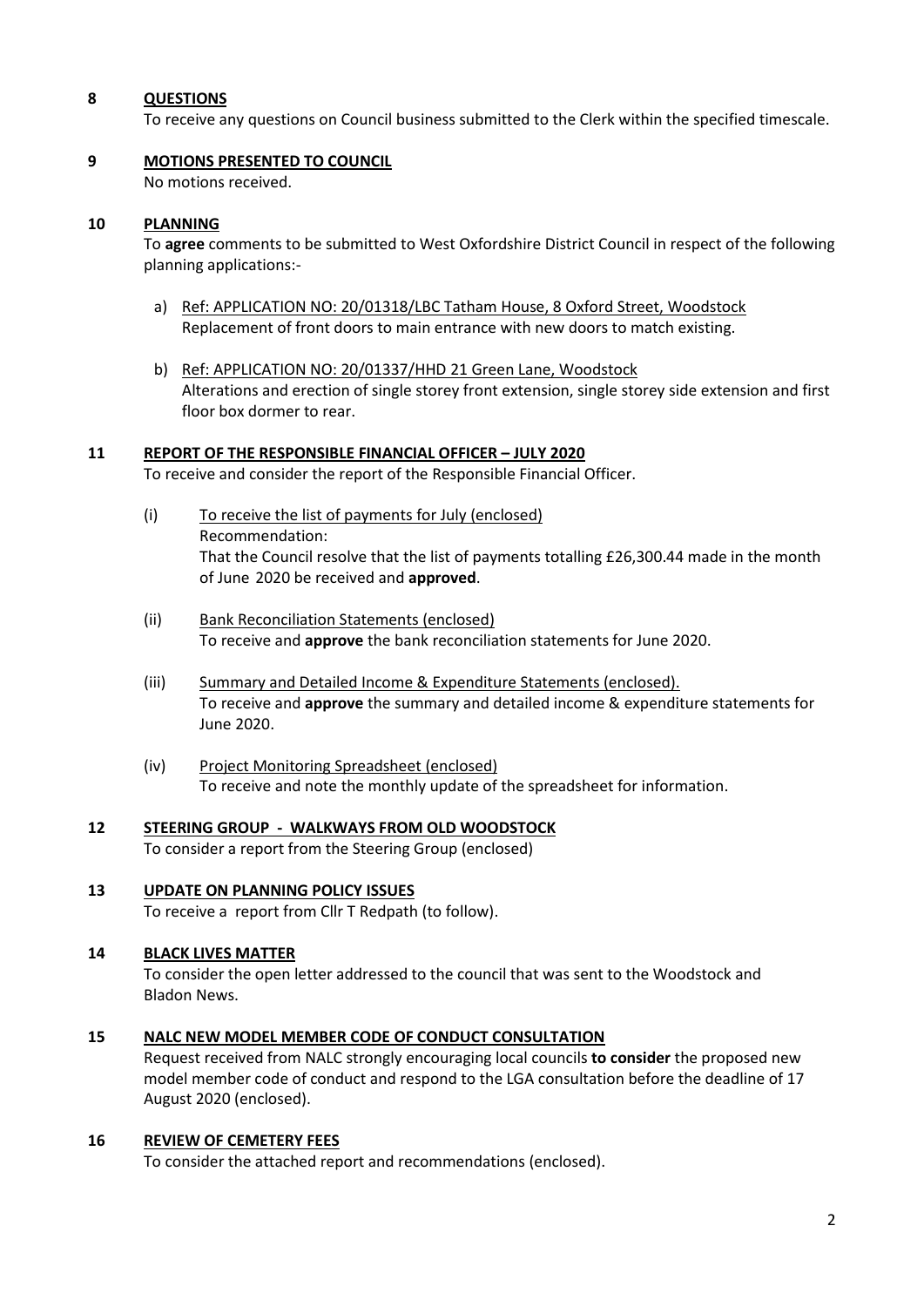#### **17 WOODSTOCK LAWN CEMETERY EXTENSION - PUBLIC WORK LOAN BOARD APPLICATION**

To consider the report from Cllr P Jay and the Responsible Financial Officer (enclosed).

#### **18 REVIEW OF TOWN HALL & COMMUNITY CENTRE BOOKING FEES**

To consider the attached report and recommendations (enclosed).

#### **19 REOPENING THE TOWN HALL AND COMMUNITY CENTRE FOR BOOKINGS**

To consider the guidance from the government and approve when to reopen the venues (to follow).

#### **20 HOLDING COUNCIL MEETINGS BY VIRTUAL MEANS**

To consider a report from Cllr A Grant (enclosed).

#### **21 PARISH AND TOWN COUNCIL £200 DEFIBRILLATOR GRANT**

To consider the offer from London Heart Organisation to take advantage of a £200 Parish Council grant towards the cost of a defibrillator (enclosed).

#### **22 OXFORDSHIRE COUNTY COUNCIL BIKE RACK FUND**

To receive information from WODC with regard to the allocation of funds from OCC for additional cycle racks in Woodstock.

#### **23 WTC WEBSITE PROPOSAL**

To consider a report from Cllr L Burnham (enclosed).

#### **24 APPLICATION TO ADDRESS PHASE 2 - WOODSTOCK EAST.**

- (i) To consider the application received by WODC.
- (ii) To receive a report from Cllr S Parnes (to follow).

### **25 ENVIRONMENT**

- (i) Water meadows encroachment To consider a report from Cllr P Redpath (enclosed).
- (ii) Water meadows Annual Inspection To consider the quote from ROSPA of £890 plus mileage and accommodation costs if necessary (enclosed).
- (iii) Litter Bins At Water meadows Entrances To consider a report from Cllr M Parkinson (to follow).
- (iv) Additional Green Waste Bin For Community Centre To consider a request from Woodstock in Bloom to purchase a licence £80.40 for the second bin at Woodstock Community Centre.

# **26 FOLLOW-UP FROM EXTRAORDINARY JULY TOWN COUNCIL MEETING** To receive a report from Cllr S Parnes (to follow).

#### **27 OALC AUTUMN TRAINING**

To consider any training requirements and book places on appropriate training courses offered by OALC (enclosed).

**28 CLIMATE CHANGE - SOLAR PANELS ON COMMUNITY CENTRE ROOF** To consider a report from Cllr E Poskitt (to follow).